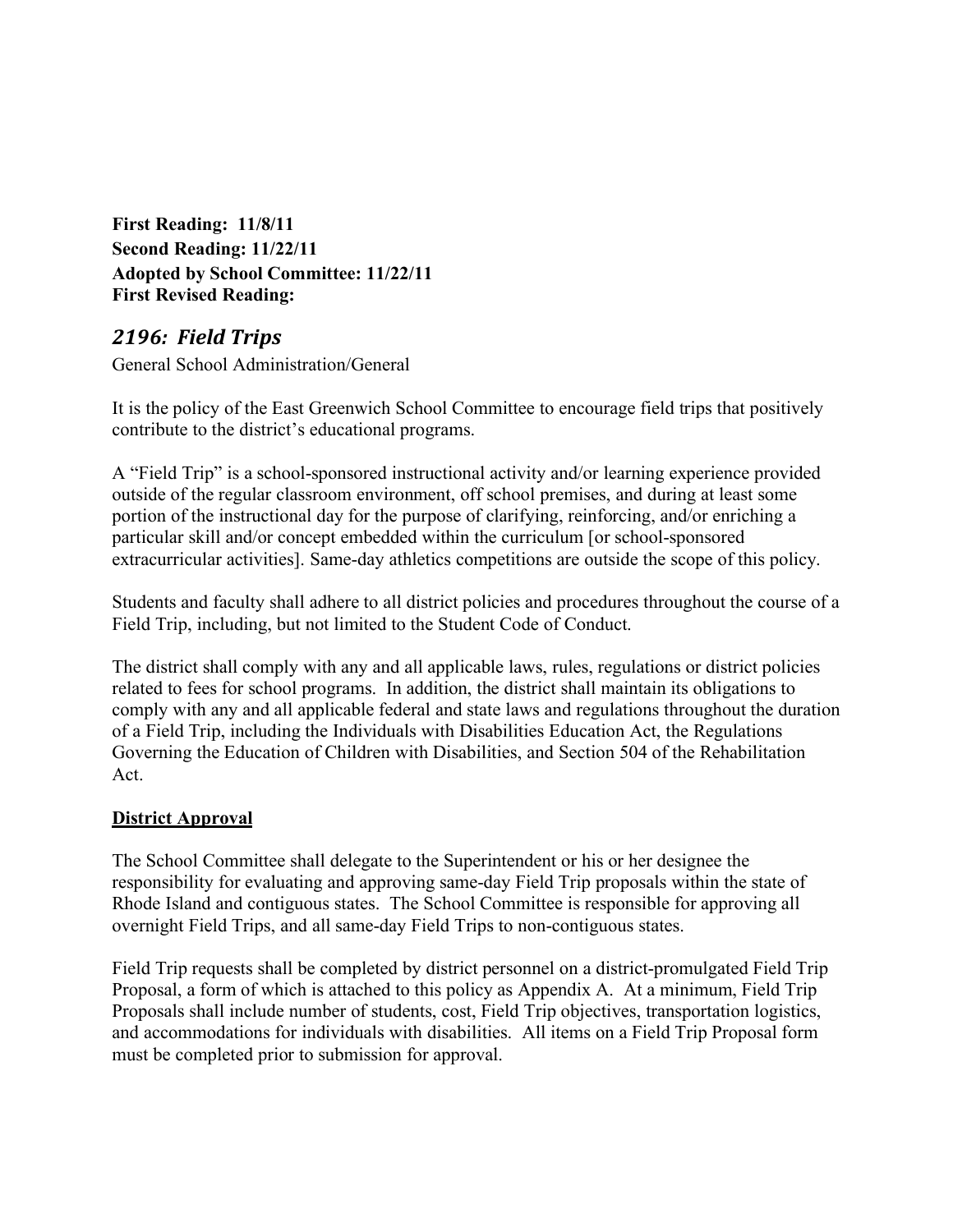The district shall provide adequate transportation for Field Trips. The district shall comply with applicable laws, regulations, and district policies related to the transportation of students when providing Field Trip transportation. Under extraordinary circumstances, a parent or guardian may provide Field Trip transportation for his/her child, at the discretion of the School Committee or appropriate administrator, and subject to the parent or guardian executing a districtpromulgated release and/or waiver.

Field Trip Proposal forms shall be submitted to the appropriate school administrator in advance of the proposed trip, with time sufficient for district evaluation and approval, and for collecting executed permission slips from parents/guardians. The School Committee or appropriate administrator shall evaluate each Field Trip Proposal, and approve those that meet the criteria above.

In the event that the fee from a single Field Trip provider will be \$5000 or greater, the district must adhere to the bidding procedures outlined in RI Gen. Laws  $\&$  45-55-1 et seq., and EGSD Policy 3210: Purchasing and Bidding.

#### **Parent/Guardian Approval**

No student shall participate in any Field Trip unless, prior to the commencement of the trip, a parent/guardian of the student, executes and submits to the appropriate school administrator, a district-promulgated Field Trip permission form, which shall include a waiver of liability, assumption of risk, release/hold harmless and indemnification provision.

#### **Chaperones**

Field Trips shall, at a minimum, adhere to the staff/volunteer chaperone-to-student ratios required by the district's insurance carriers.

The School Committee reserves the right to require additional staff/volunteer chaperones to supervise Field Trips, depending on the circumstance.

Only volunteer chaperones who have obtained the requisite background checks and signed a district-promulgated waiver of liability, assumption of risk, release/hold harmless and indemnification form may be used to assist school staff on field trips. All chaperones must be reviewed and approved by the appropriate administrator. All volunteers must meet and adhere to the certification requirements contained in Policy #6115 Volunteer Agreement-Statement of Confidentiality.

#### **Accommodations**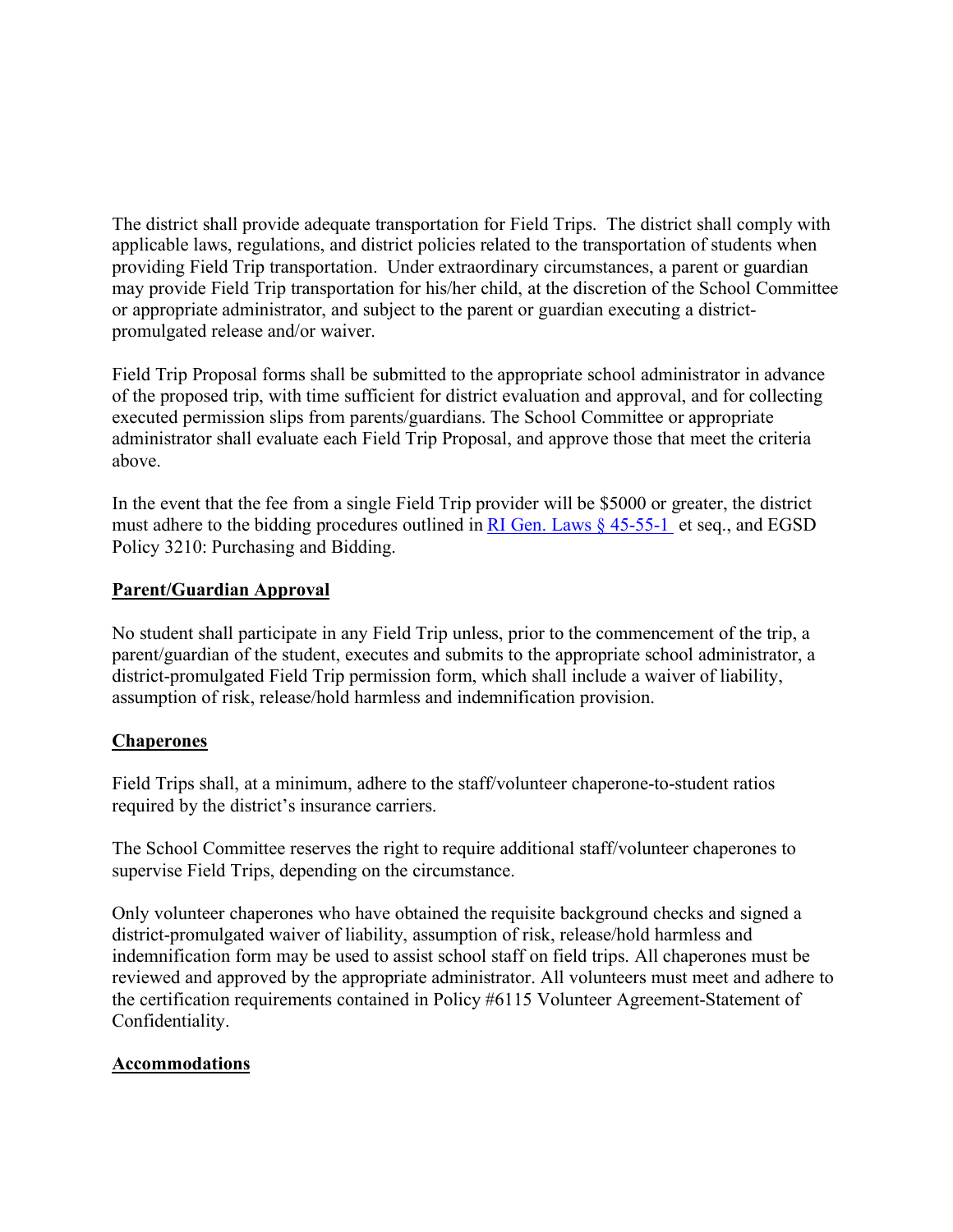Written assurances are required that all accommodations needed for students with disabilities to participate on Field Trips are prearranged prior to approval of the Field Trip. These accommodations include, but are not limited to securing a wheelchair accessible bus, a wheelchair accessible venue, the provision of medications, the availability of adult support including a nurse when applicable. It is important to note that during high traffic field trip seasons, it is not always possible to secure a wheelchair accessible bus; therefore, this arrangement may need to be made well in advance. Accommodations must be available for all students eligible to attend a Field Trip with their peers.

### **Funding**

The district's annual budget shall contain an allocation of Field Trip funds for each school. Students and schools may also participate in fund-raising and accept voluntary contributions for the purpose of supplementing a school's Field Trip allocation, as outlined in Policy #2190 [Extracurricular Fundraising and Commercial Activities].

No student shall be ineligible to participate in a Field Trip on the basis of their family's ability or willingness to pay, or on their level of participation in fund-raising activities. Field Trip participation may be limited by eligibility requirements based on performance (e.g., academic or athletic competitions), or by capacity requirements, in which case participation may be determined on a first-come, first-served basis.

#### **Other Trips**

A trip or excursion taken by district students and personnel that does not meet the criteria set forth in this policy is not a Field Trip. [No planning for such an event shall occur on school property at any time, or involve the use of any school resources, including without limitation electronic or telephonic devices.]

No staff or faculty member participating in a trip or excursion that is not a Field Trip shall permit the dissemination of materials or information that in any way suggests that the event is a Field Trip. Such an event is not approved by the School Committee or district administrators, and is not school-sponsored.

Any district employee participating in such an event is not participating in his/her capacity as an employee. District employees participating in an Other Trip must use personal or vacation days to the extent the trip occurs during a workday.

Schools do not excuse absences for Other Trips. Teachers are not responsible for creating schoolwork to cover the absence ahead of time. Students must make up missed academic work.